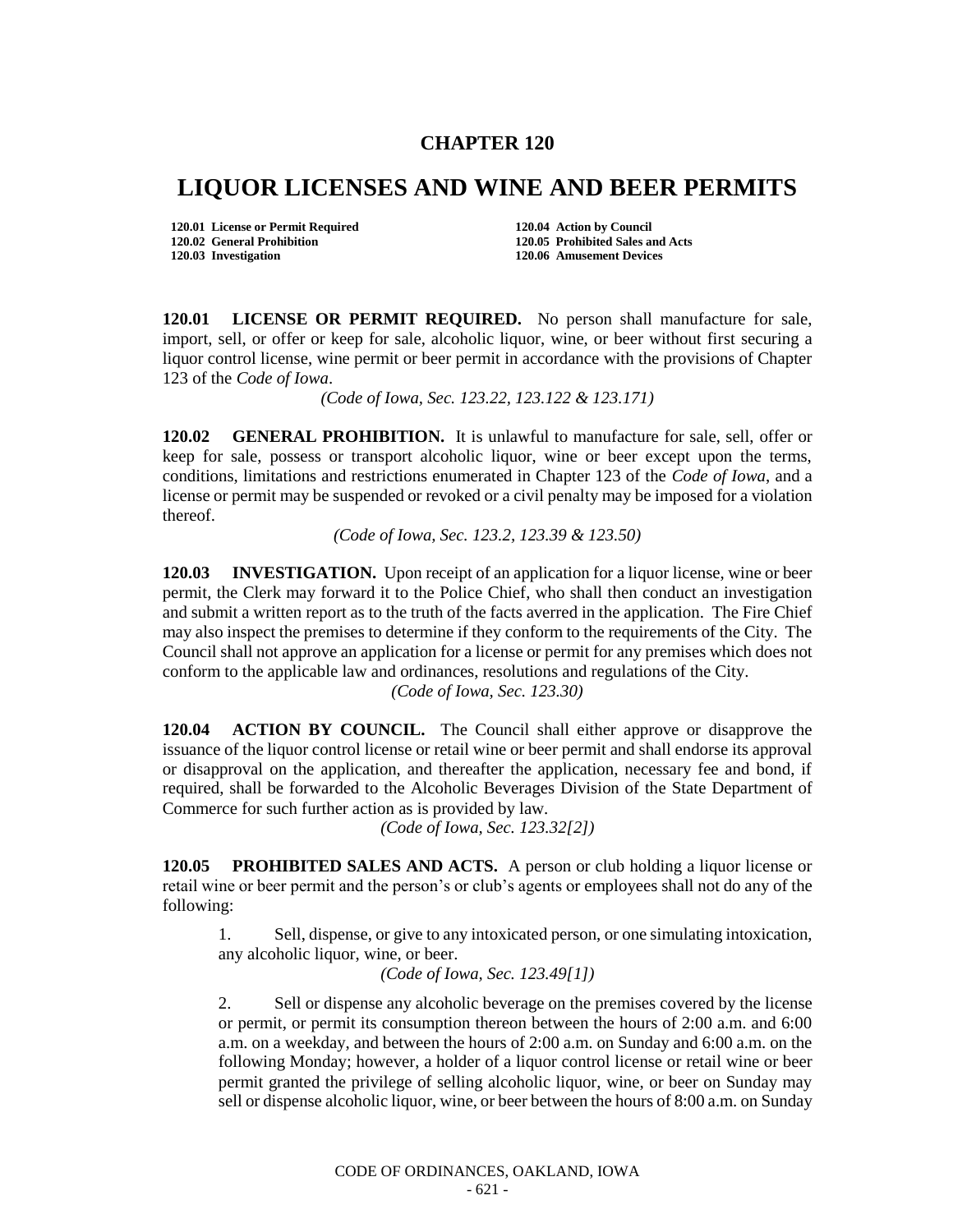and 2:00 a.m. of the following Monday, and further provided that a holder of any class of liquor control license or the holder of a class "B" beer permit may sell or dispense alcoholic liquor, wine, or beer for consumption on the premises between the hours of 8:00 a.m. on Sunday and 2:00 a.m. on Monday when that Monday is New Year's Day and beer for consumption off the premises between the hours of 8:00 a.m. on Sunday and 2:00 a.m. on the following Monday when that Sunday is the day before New Year's Day.

*(Code of Iowa, Sec. 123.49[2b] & 123.150)*

3. Sell alcoholic beverages, wine, or beer to any person on credit, except with a bona fide credit card. This provision does not apply to sales by a club to its members, to sales by a hotel or motel to bona fide registered guests or to retail sales by the managing entity of a convention center, civic center, or events center.

*(Code of Iowa, Sec. 123.49[2c])*

4. Employ a person under eighteen (18) years of age in the sale or serving of alcoholic liquor, wine, or beer for consumption on the premises where sold. *(Code of Iowa, Sec. 123.49[2f])*

5. In the case of a retail beer or wine permittee, knowingly allow the mixing or adding of alcohol or any alcoholic beverage to beer, wine, or any other beverage in or about the permittee's place of business.

*(Code of Iowa, Sec. 123.49[2i])*

6. Knowingly permit any gambling, except in accordance with Iowa law, or knowingly permit any solicitation for immoral purposes, or immoral or disorderly conduct on the premises covered by the license or permit.

*(Code of Iowa, Sec. 123.49[2a])*

7. Knowingly permit or engage in any criminal activity on the premises covered by the license or permit.

*(Code of Iowa, Sec. 123.49[2j])*

8. Keep on premises covered by a liquor control license any alcoholic liquor in any container except the original package purchased from the Alcoholic Beverages Division of the State Department of Commerce and except mixed drinks or cocktails mixed on the premises for immediate consumption. However, mixed drinks or cocktails that are mixed on the premises and are not for immediate consumption may be consumed on the licensed premises, subject to rules adopted by the Alcoholic Beverages Division.

*(Code of Iowa, Sec. 123.49[2d])*

9. Reuse for packaging alcoholic liquor or wine any container or receptacle used originally for packaging alcoholic liquor or wine; or adulterate, by the addition of any substance, the contents or remaining contents of an original package of an alcoholic liquor or wine; or knowingly possess any original package that has been reused or adulterated.

*(Code of Iowa, Sec. 123.49[2e])*

10. Allow any person other than the licensee, permittee, or employees of the licensee or permittee to use or keep on the licensed premises any alcoholic liquor in any bottle or other container that is designed for the transporting of such beverages, except as allowed by State law.

*(Code of Iowa, Sec. 123.49[2g])*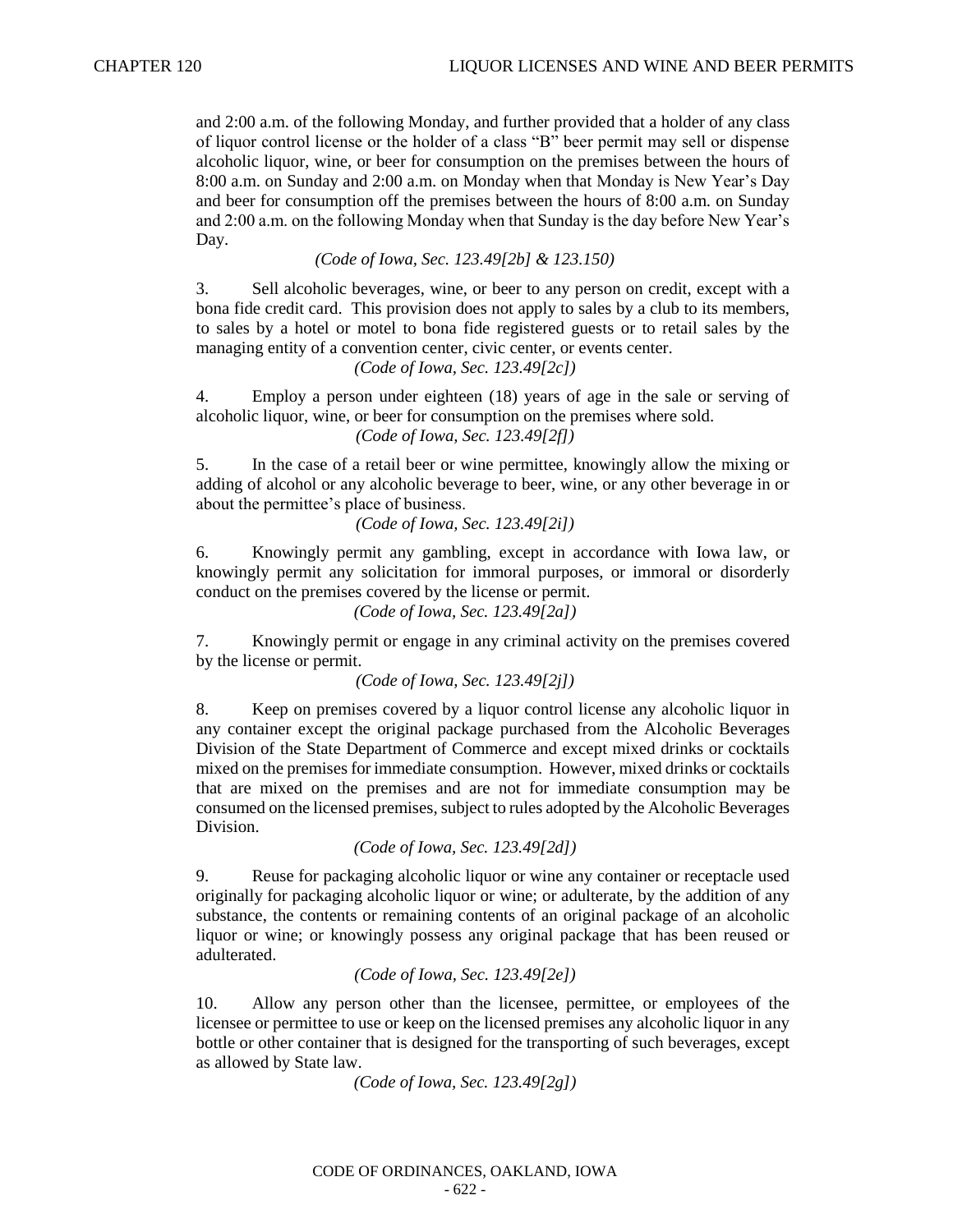11. Sell, give, possess, or otherwise supply a machine that is used to vaporize an alcoholic beverage for the purpose of being consumed in a vaporized form. *(Code of Iowa, Sec. 123.49[21])*

**120.06 AMUSEMENT DEVICES.** The following provisions pertain to electronic or mechanical amusement devices, which are allowed only in premises with a liquor control license or beer permit as specifically authorized in Section 99B.10 of the *Code of Iowa*. *(Code of Iowa, Sec. 99B.10C)*

1. As used in this section an "electronic or mechanical amusement device" means a device that awards a prize redeemable for merchandise on the premises where the device is located and that is required to be registered with the Iowa Department of Inspection and Appeals.

2. It is unlawful for any person under the age of twenty-one (21) to participate in the operation of an electrical or mechanical amusement device.

3. It is unlawful for any person owning or leasing an electrical or mechanical amusement device, or an employee of a person owning or leasing an electrical or mechanical amusement device, to knowingly allow a person under the age of 21 to participate in the operation of an electrical or mechanical amusement device.

4. It is unlawful for any person to knowingly participate in the operation of an electrical or mechanical amusement device with a person under the age of 21.